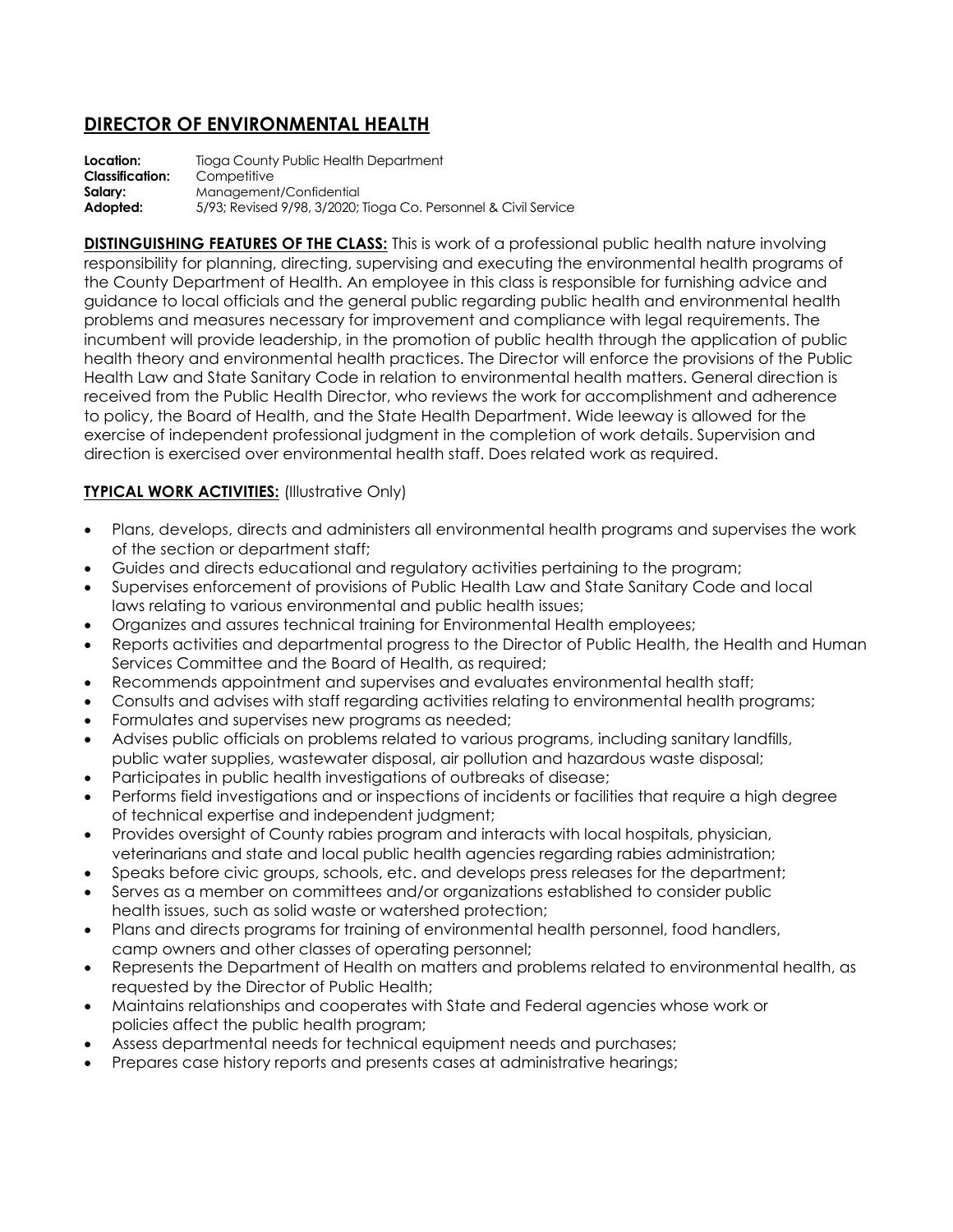- 2. Director of Environmental Health
- Prepares policy and/or training programs as needed, for all departments in the county when involving Environmental issues. (ex. Right-to-Know, Smoking regulations, Infectious waste disposal, Environmental audits);
- Prepares and reviews division reports to State agencies and State reports concerning environmental health;
- Formulates environmental health policies with approval from the Director of Public Health;
- Reviews remediation plans for hazardous material sites;
- Provides technical advice and information to county departments concerning environmental issues.

**FULL PERFORMANCE KNOWLEDGE, SKILLS, ABILITIES AND PERSONAL CHARACTERISTICS:** Comprehensive knowledge of the principles, techniques, practices and administration of environmental health programs as related to air pollution, water supplies and purification, sewage disposal, stream pollution, sanitary control of restaurants and public eating place, camps, hotels, rabies, lead, toxins, lodging houses, boarding houses, swimming pools, schools and other places, insect and rodent control, housing, public health nuisances, general sanitation, hazardous and solid wastes; good knowledge of provisions of Public Health Law and State Sanitary Code and local laws related to above subjects; ability to plan, develop, direct and administer environmental health programs and to project and integrate these into department programs; ability to prepare and access technical reports and correspondence; ability to supervise the work of others; ability to effectively communicate both orally and in writing with the public and other officials; ability to develop and maintain good public relations; professional judgment; initiative; resourcefulness; physical condition commensurate with the demands of the position.

## **MINIMUM QUALIFICATIONS (Either):**

- **(a)** Graduation from a regionally accredited or New York State registered college or university with a Bachelor's degree in public health, environmental health or a related field and three years of fulltime public health administration work experience or its part-time equivalent; **OR**
- **(b)** An appropriate combination of education and experience deemed equivalent by the State Commissioner of Health.